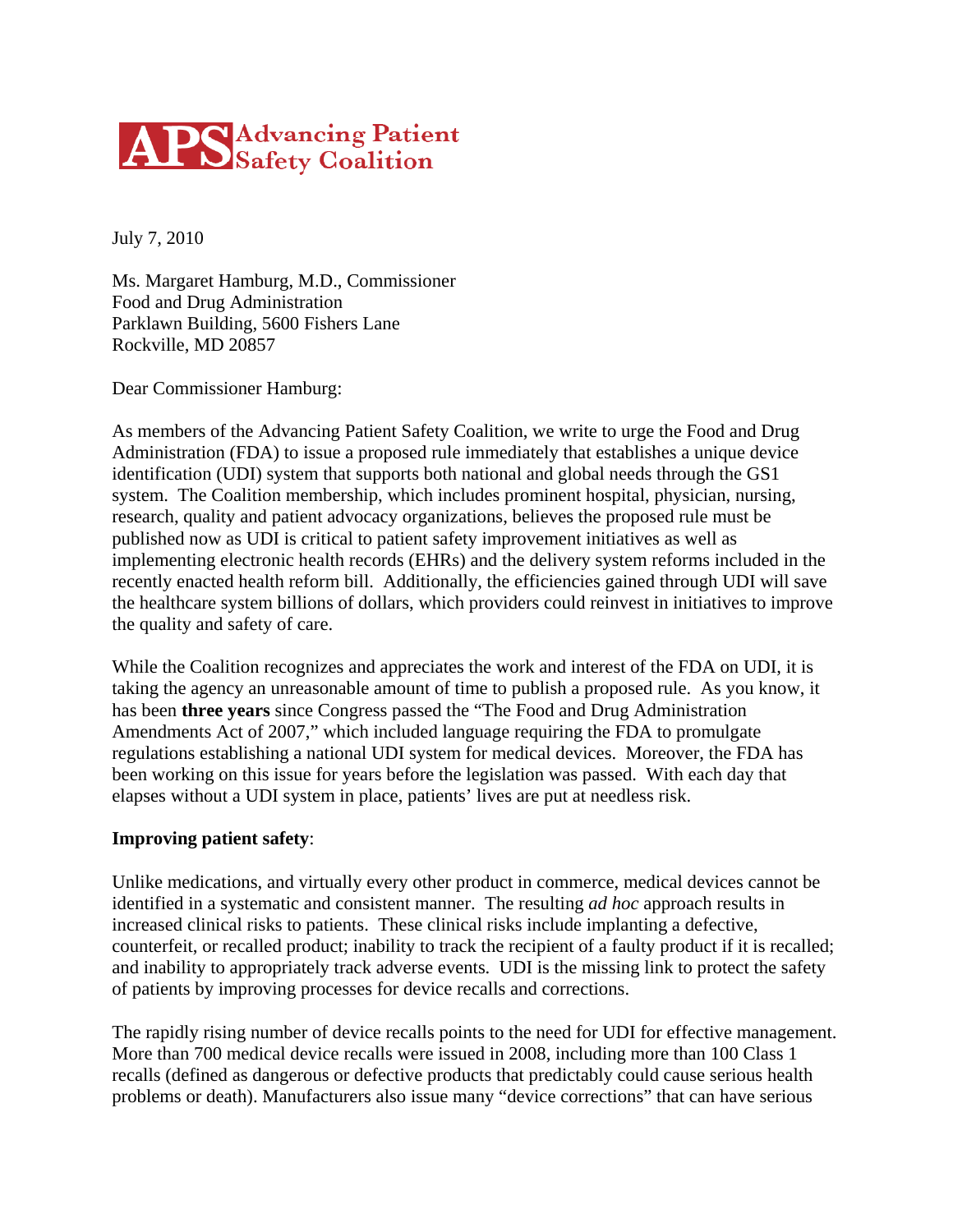consequences for patients if not handled correctly. Because of the absence of UDI, providers often must use manual and imprecise systems to identify if they have any recalled products.

### **Realizing the value of EHRs and goals of health reform**:

Since the FDA Amendments Act of 2007 was passed, Congress has also enacted stimulus legislation that included over \$20 billion to incentivize providers to adopt EHRs. UDI is essential to maximizing the value of EHRs. The EHR will require that data standards, including those for medical devices, are in place and used by all institutions to transfer information. Having a UDI system for medical devices is a basic requirement that must be in place before automated identification systems are fully effective.

The Patient Protection and Affordable Care Act (PPACA) signed into law this spring included numerous quality improvement provisions and payment delivery system reforms that encourage collaboration among providers. These initiatives, such as accountable care organizations (ACOs), depend on providers working together to improve the overall health status of defined populations of patients. Technology will be an important part of this collaboration, but the data being shared on medical devices must be accurate and dependable.

#### **Realizing efficiencies:**

UDI will also greatly benefit the U.S. healthcare supply chain through increased efficiencies and improved order accuracy, which will result in substantial savings. Patients will be the ultimate beneficiaries of a more efficient supply chain system because providers will be able to track recalled products more accurately and improve the quality, safety and affordability of care they provide their patients.

In 1996, the Efficient Healthcare Consumer Response (EHCR) released a study entitled "*Improving the Efficiency of the Healthcare Supply Chain*" stating that \$11 billion of supply chain costs each year are avoidable process costs, which could be saved through improved efficiencies. These savings were tied to the adoption of a healthcare identifier, universal product number, identification standards and electronic data interchange and bar coding. This study was recently updated by Arizona State researchers and now estimates supply chain savings at a total of **\$16 billion annually.** 

Additionally, a 2009 comprehensive survey entitled "*The State of Healthcare Logistics*" conducted by researchers at the University of Arkansas found that the average healthcare provider spends more than \$72 million a year on supply-chain functions, which is nearly onethird of their annual operating budget. UDI is key to the ability of providers to lower their supply costs.

In closing, we again thank you for the work of the FDA on this important issue and reiterate we cannot wait any longer. A regulated, mandatory UDI system that is globally harmonized will ultimately improve patient safety, reduce medical errors, facilitate device recalls, improve device adverse event reporting and recognize the full potential of EHRs and delivery system reforms.